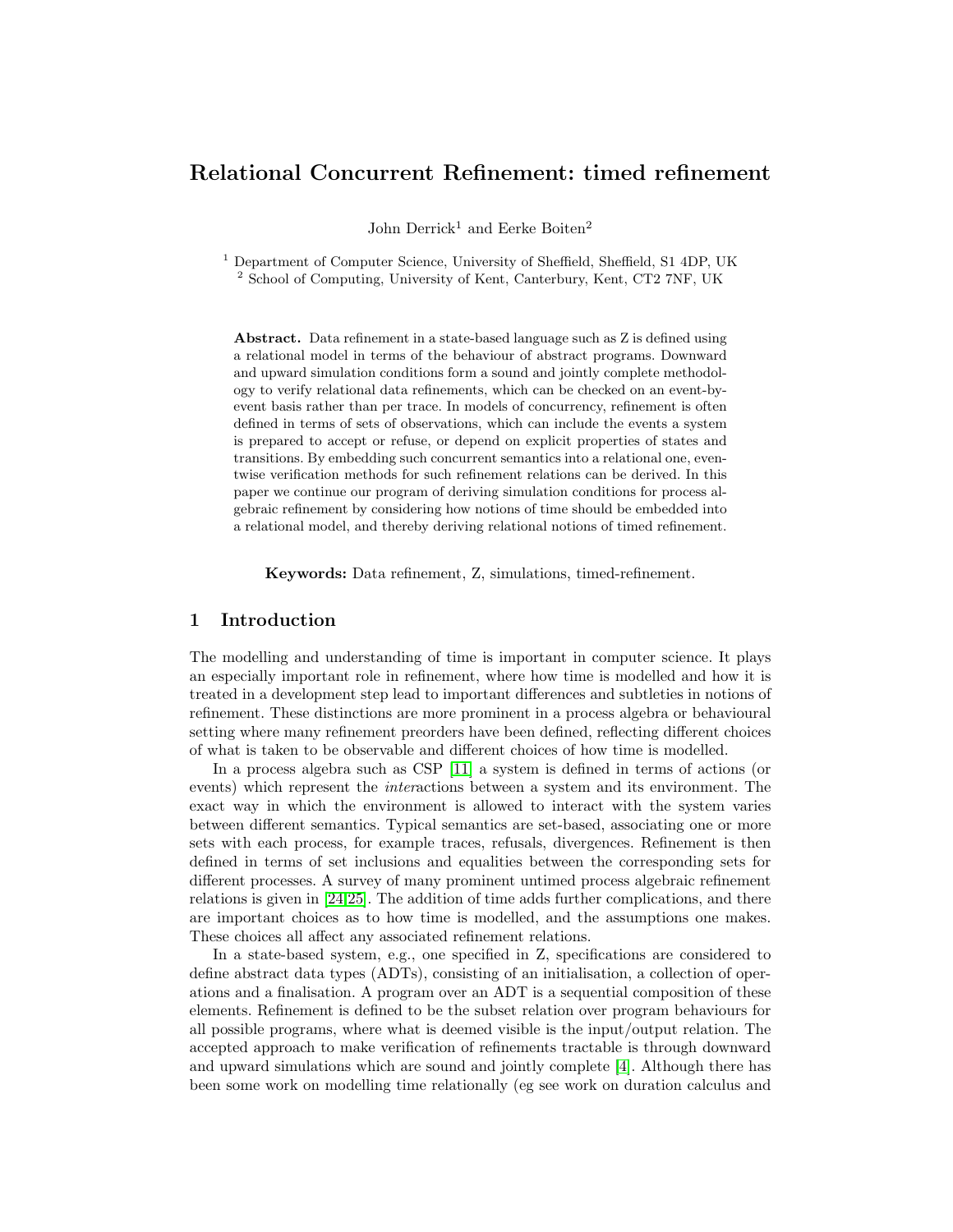its integration with state-based languages [\[27\]](#page-14-3)), there has been less work on associated refinement relations, and none on how to model the various choices that arise in a process algebraic setting.

In integrated notations, for both practical and theoretical reasons, it is important to understand how time is modelled, whether from the process algebraic or statebased angle, and how this impacts on refinement. Our ongoing research on relational concurrent refinement [\[6,](#page-13-1)[3,](#page-13-2)[7](#page-13-3)[,2,](#page-13-4)[8\]](#page-13-5) contributes to this agenda, by explicitly recording in a relational setting the observations characterising process algebraic models. This allows the verification of concurrent refinement through the standard relational method of simulations, and to interpret relational formalisms like Z in a concurrency model.

We derived simulation rules for process algebraic refinement (such as trace, failuresdivergences, readiness [\[6\]](#page-13-1) etc), including also outputs and internal operations [\[3\]](#page-13-2), for different models of divergence [\[2\]](#page-13-4), as well as automaton-based refinements [\[8\]](#page-13-5). The current paper extends this by considering how time can be modelled in a relational context, and thus we derive simulation rules for some of the timed refinement preorders. In Section [2](#page-1-0) we provide the basic definitions and background. In Section [3](#page-3-0) we provide the simulation rules for a number of process algebraic preorders. In Section [4](#page-5-0) we introduce time and timed refinements, and derive their relational simulation rules. We conclude in Section [5.](#page-11-0)

# <span id="page-1-0"></span>2 Background

The standard refinement theory of Z [\[26,](#page-14-4)[5\]](#page-13-6) is based on a relational model of data refinement where all operations are total, as described in [\[10\]](#page-14-5). However, the restriction to total relations can be dropped, see [\[9\]](#page-14-6), and soundness and joint completeness of the same set of simulation rules in the more general case can be shown.

### 2.1 A partial relational model

A program (defined here as a sequence of operations) is given as a relation over a global state G, implemented using a local state State. The *initialisation* of the program takes a global state to a local state, on which the operations act, a finalisation translates back from local to global. In order to distinguish between relational formulations (which use Z as a meta-language) and expressions in terms of Z schemas etc., we use the convention that expressions in the relational data types are typeset in a sans serif font.

#### <span id="page-1-1"></span>Definition 1 (Data type)

A (partial) data type is a quadruple (State, Init,  $\{Op_i\}_{i\in J}$ , Fin). The operations  $\{Op_i\}$ , indexed by  $i \in J$ , are relations on the set State; Init is a total relation from G to State; Fin is a total relation from State to G. If the operations are all total relations, we call it a total data type.  $\Box$ 

Insisting that Init and Fin be total merely records the facts that we can always start a program sequence and that we can always make an observation.

### <span id="page-1-2"></span>Definition 2 (Program)

<span id="page-1-3"></span>For a data type  $D = (State, init, \{Op_i\}_{i \in J}, Fin)$  a program is a sequence over J. The meaning of a program  $p$  over  $D$  is denoted by  $p_D$ , and defined as follows. If  $p = \langle p_1, ..., p_n \rangle$  $then \; p_D = \text{Init } \frac{\circ}{9} \, \text{Op}_{p_1} \, \frac{\circ}{9} \, ... \, \frac{\circ}{9} \, \text{Op}_{p_n} \, \frac{\circ}{9}$  $\frac{6}{9}$  Fin.  $\Box$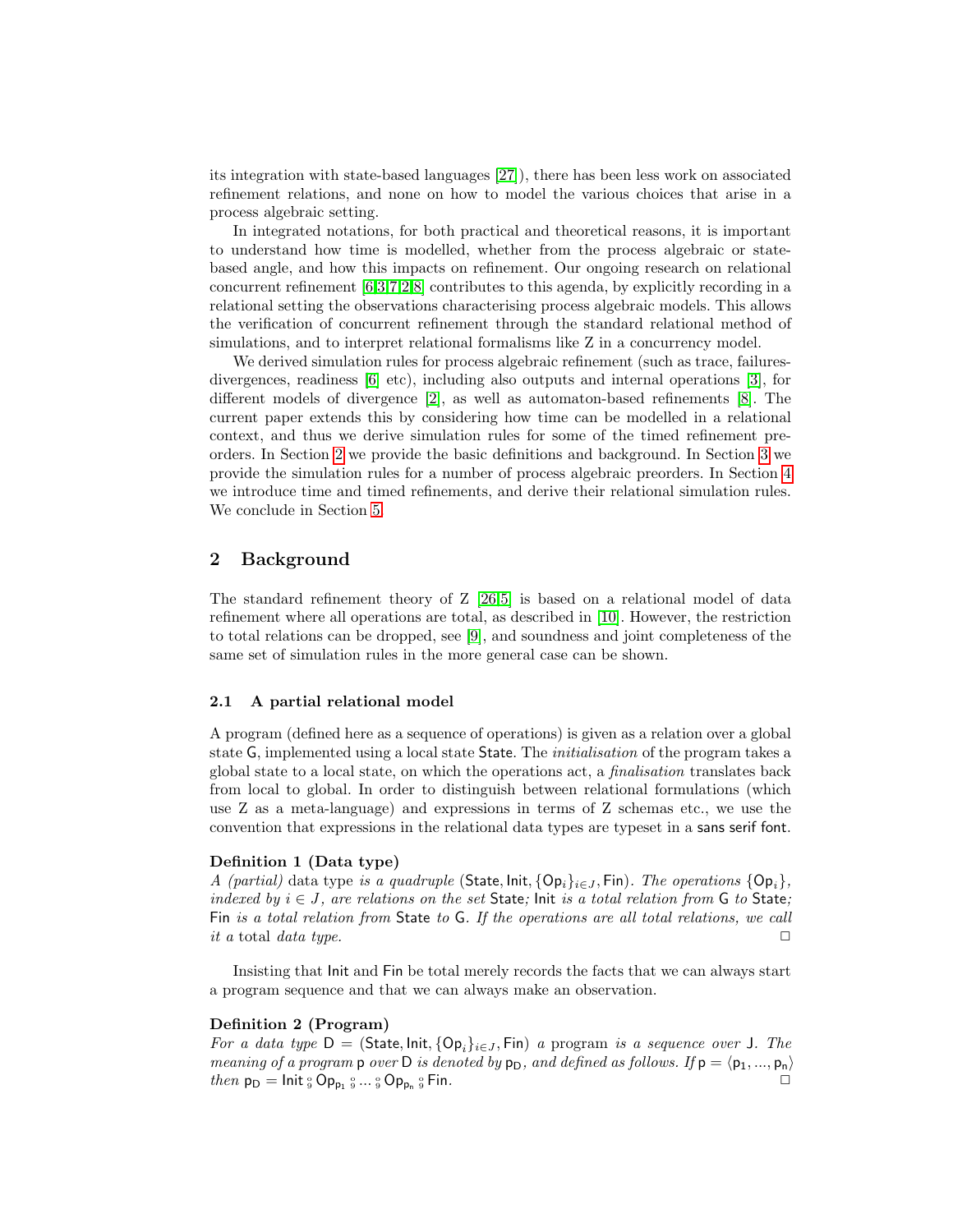#### Definition 3 (Data refinement)

For data types A and C, C refines A, denoted  $A \sqsubseteq_{data} C$  (dropping the subscript if the context is clear), iff for each program  $p$  over J,  $p_c \subseteq p_A$ .

Downward and upward simulations form a sound and jointly complete [\[10,](#page-14-5)[4\]](#page-13-0) proof method for verifying refinements. In a simulation a step-by-step comparison is made of each operation in the data types, and to do so the concrete and abstract states are related by a retrieve relation.

## <span id="page-2-0"></span>Definition 4 (Downward and upward simulations)

Let A = (AState, Alnit,  $\{AOp_i\}_{i\in J}$ , AFin) and C = (CState, Clnit,  $\{COp_i\}_{i\in J}$ , CFin). A downward simulation is a relation R from AState to CState satisfying

 $\mathsf{Clnit} \subseteq \mathsf{Alnit} \, \S\, \mathsf{R}$  $R_{\frac{9}{9}}$ CFin  $\subseteq$  AFin  $\forall\,i:J\bullet{\sf R}\operatorname{\raisebox{-2pt}{$\scriptstyle\circ$}}\nolimits{\sf COp}_i\subseteq{\sf AOp}_i\operatorname{\raisebox{-2pt}{$\scriptstyle\circ$}}\nolimits_i{\sf R}$ 

An upward simulation is a relation  $\mathsf T$  from CState to AState such that

CInit  ${}_{9}$  T  $\subseteq$  Alnit  $\mathsf{CFin} \subseteq \mathsf{T} \mathbin{\substack{\circ \\ 9}} \mathsf{AFin}$  $\forall\,i:J\bullet\mathsf{COp}_i\mathbin{\substack{\circ\\ }}\mathsf{T}\subseteq\mathsf{T}\mathbin{\substack{\circ\\}}\mathsf{AOp}_i$ 

#### 2.2 Refinement in Z

The definition of refinement in a specification language such as Z is usually based on the relational framework described above, using an additional intermediate step (not used in the rest of this paper) where partial relations are embedded into total relations ("totalisation", see [\[26](#page-14-4)[,5\]](#page-13-6) for details). Specifically, a Z specification can be thought of as a data type, defined as a tuple (State, Init, { $Op_i\_{i\in J}$ ). The operations  $Op_i$  are defined in terms of (the variables of)  $State$  (its before-state) and  $State'$  (its after-state). The initialisation is also expressed in terms of an after-state  $State'$ . In addition to this, operations can also consume inputs and produce outputs. As finalisation is implicit in these data types, it only has an occasional impact on specific refinement notions. If specifications have inputs and outputs, these are included in both the global and local state of the relational embedding of a Z specification. See [\[5\]](#page-13-6) for the full details on this – in this paper we only consider data types without inputs and outputs. In concurrent refinement relations, inputs add little complication; outputs particularly complicate refusals as described in [\[3\]](#page-13-2).

In a context where there is no input or output, the global state contains no information and is a one point domain, i.e.,  $G = \{*\}$ , and the local state is State  $= = State$ . In such a context the other components of the embedding are as given below.

**Definition 5 (Basic embedding of Z data types)** The Z data type (State, Init,  $\{Op_i\}_{i\in J}$ ) is interpreted relationally as (State, Init,  $\{Op_i\}_{i\in J}$ , Fin) where

 $Init == \{Init \bullet * \mapsto \theta State'\}$  $Op == \{Op \bullet \theta State \mapsto \theta State'\}$ Fin ==  ${State \bullet \theta State \mapsto *}$ 

Given these embeddings, we can translate the relational refinement conditions of downward simulations for totalised relations into the following refinement conditions for Z ADTs.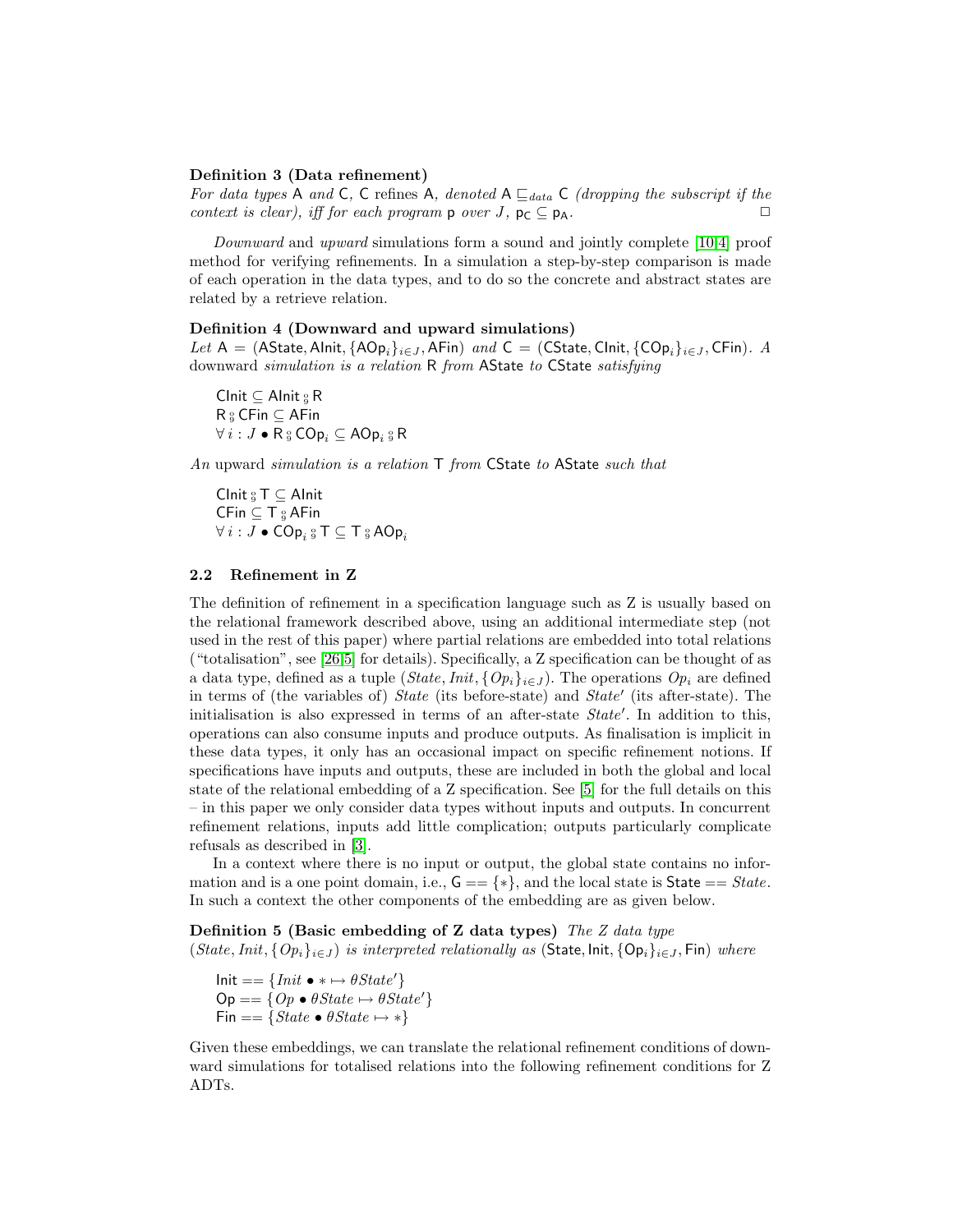#### Definition 6 (Standard downward simulation in Z)

Given Z data types  $A = (AState, AInit, \{AOp_i\}_{i \in J})$  and  $C = (CState, CInit, \{COp_i\}_{i \in J})$ . The relation R on AState  $\wedge$  CState is a downward simulation from A to C in the nonblocking model if

 $\forall \; CState' \bullet \; CInit \Rightarrow \exists \; AState' \bullet \; AInit \wedge R'$  $\forall i : J$ ; AState; CState • pre  $AOp_i \wedge R \Rightarrow$  pre  $COp_i$  $\forall i : J; \text{ AState}; \text{ CState} \bullet \text{ CState} \bullet \text{ pre } \text{A}Op_i \wedge R \wedge \text{C}Op_i \Rightarrow \exists \text{ AState} \bullet \text{ R'} \wedge \text{A}Op_i$ 

In the blocking model, the correctness (last) condition becomes

 $\forall i : J; Astate; CState; CState' \bullet R \wedge Cop_i \Rightarrow \exists Astate' \bullet R' \wedge AOp_i$  $\Box$ 

The translation of the upward simulation conditions is similar, however this time the finalisation produces a condition that the simulation is total on the concrete state.

#### Definition 7 (Standard upward simulation in Z)

For Z data types A and C, the relation T on AState  $\land$  CState is an upward simulation from A to C in the non-blocking model if

 $\forall$  AState'; CState' • CInit  $\land$  T'  $\Rightarrow$  AInit  $\forall i : J$ ; CState •  $\exists$  AState • T  $\land$  (pre  $AOp_i \Rightarrow$  pre  $COp_i$ )  $\forall i : J; Astate'; CState; CState'$  $(COp_i \wedge T') \Rightarrow (\exists \text{ AState} \bullet T \wedge (\text{pre} \text{ } AOp_i \Rightarrow \text{ } AOp_i))$ 

In the blocking model, the correctness condition becomes

 $\forall i : J; \text{ AState}'; \text{ CState}; \text{ CState}' \bullet (COp_i \wedge T') \Rightarrow \exists \text{ AState} \bullet T \wedge AOp_i$  $\Box$ 

## <span id="page-3-0"></span>3 Process algebraic based refinement

The semantics of a process algebra [\[11,](#page-14-0)[14](#page-14-7)[,1\]](#page-13-7) is often given by associating a labelled transition system (LTS) to each term. Equivalence, and preorders, can be defined over the semantics where two terms are identified whenever no observer can notice any difference between their external behaviours. Varying how the environment interacts with a process leads to differing observations and therefore different preorders (i.e., refinement relations) – an overview and comprehensive treatment is provided by van Glabbeek in [\[24](#page-14-1)[,25\]](#page-14-2). We will need the usual notation for labelled transition systems:

### Definition 8 (Labelled Transition Systems (LTSs))

A labelled transition system is a tuple  $L = (States, Act, T,Init)$  where States is a nonempty set of states, Init  $\subseteq$  States is the set of initial states, Act is a set of actions, and  $T \subseteq States \times Act \times States$  is a transition relation. The components of L are also  $accessed$  as  $states(L) = States$  and  $init(L) = Init.$ 

Every state in the LTS itself represents a process – namely the one representing all possible behaviour from that point onwards. Specific notation needed includes the usual notation for writing transitions as  $p \stackrel{a}{\longrightarrow} q$  for  $(p, a, q) \in T$  and the extension of this to traces (written  $p \stackrel{tr}{\longrightarrow} q$ ) and the set of enabled actions of a process which is defined as:  $next(p) = \{a \in Act \mid \exists q \bullet p \stackrel{a}{\longrightarrow} q\}.$ 

To relate refinements in process algebras to those in a relational model, the methodology (as described in earlier papers  $[6,3,7,8]$  $[6,3,7,8]$  $[6,3,7,8]$  $[6,3,7,8]$ ) is as illustrated in the following subsection. As an example in an untimed context we give the embedding of the trace semantics and trace preorder as follows.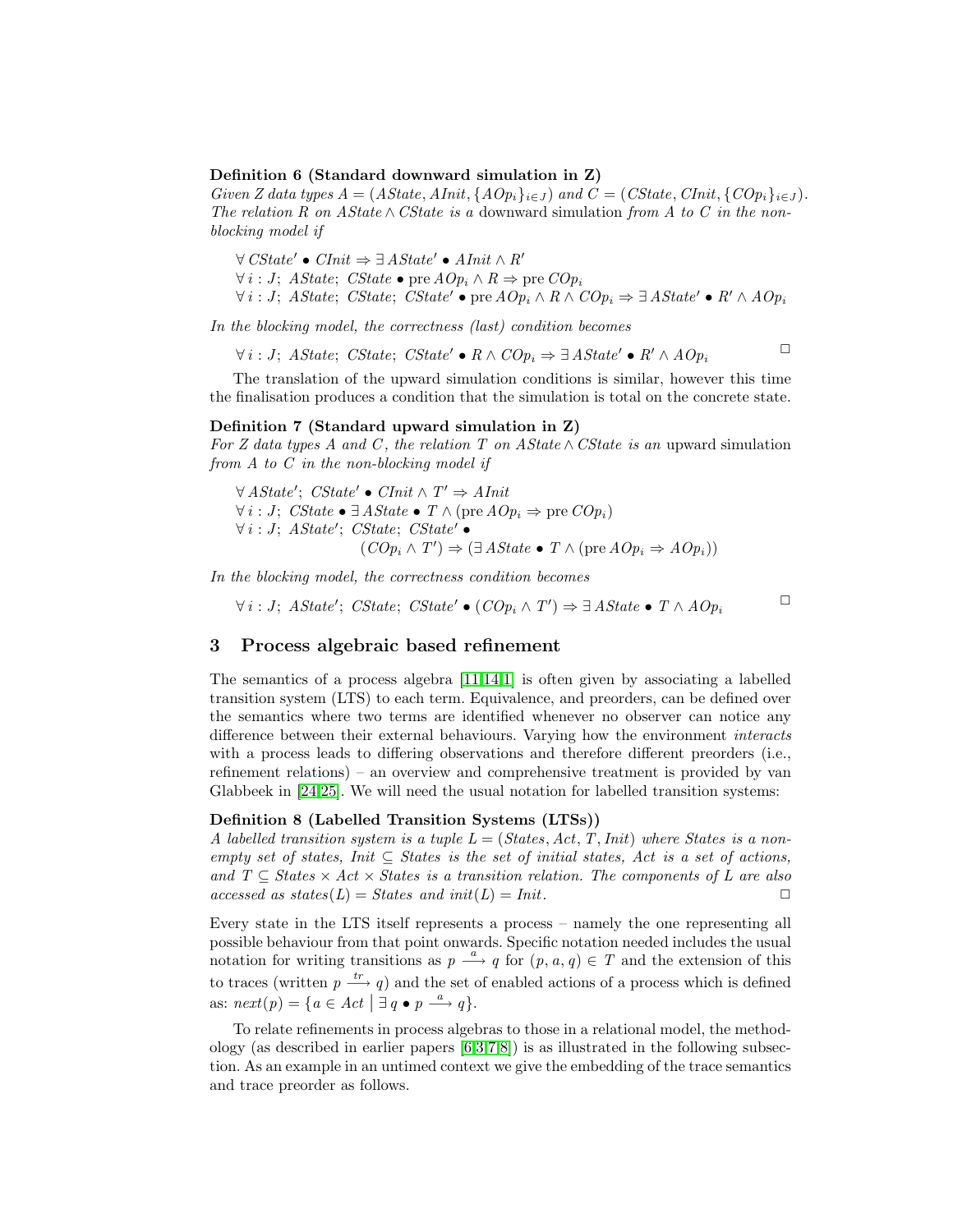#### 3.1 Trace preorder

<span id="page-4-0"></span>We first define the trace refinement relation.

**Definition 9**  $\sigma \in Act^*$  is a trace of a process p if  $\exists q \bullet p \stackrel{\sigma}{\longrightarrow} q$ .  $\mathcal{T}(p)$  denotes the set of traces of p. The trace preorder is defined by  $p \sqsubseteq_{tr} q$  iff  $\mathcal{T} (q) \subseteq \mathcal{T} (p)$ .

We then define a relational embedding of the Z data type, that is, define a data type (specifically define the finalisation operation) so as to facilitate the proof that data refinement equals the event based semantics. The choice of finalisation is taken so that we observe the characteristics of interest. Thus in the context of trace refinement we are interested in observing traces, but in that of failures refinement we need to observe more. So here possible traces lead to the single global value; impossible traces have no relational image.

#### <span id="page-4-1"></span>Definition 10 (Trace embedding)

A Z data type (State, Init,  $\{Op_i\}_{i\in J}$ ) has the following trace embedding into the relational model.

 $G == \{*\}$ State  $== State$  $Init == \{Init \bullet * \mapsto \theta State'\}$  $Op == \{Op \bullet \theta State \mapsto \theta State'\}$  $Fin = \{State \bullet (\theta State, *)\}$ 

To distinguish between the different embeddings we denote the trace embedding of a data type A as  $A \big|_{tr}$ . We drop the  $\big|_{tr}$  if the context is clear.

We then describe how to calculate the relevant LTS aspect from the Z data type. For example, for trace refinement what denotes traces (as in Definition [9\)](#page-4-0) in the Z data type.

<span id="page-4-2"></span>**Definition 11** The traces of a Z data type (State, Init,  $\{Op_i\}_{i\in J}$ ) are all sequences  $\langle i_1, \ldots, i_n \rangle$  such that

 $\exists State' \bullet Init \S$   $Op_{i_1} \S \ldots \S$   $Op_{i_n}$ 

We denote the traces of an ADT A by  $T(A)$ .

<span id="page-4-3"></span>We now prove that data refinement equals the relevant event based definition of refinement:

**Theorem 1.** With the trace embedding, data refinement corresponds to trace preorder. That is, when  $Z$  data types  $A$  and  $C$  are embedded as  $A$  and  $C$ ,

A  $\big|_{tr} \sqsubseteq_{data} C \big|_{tr}$  iff  $\mathcal{T}(C) \subseteq \mathcal{T}(A)$ 

Finally, we extract a characterisation of refinement as simulation rules on the operations of the Z data type. These are of course the rules for standard Z refinement but omitting applicability of operations, as used also e.g., in Event-B.

 $\mathsf{Clnit} \subseteq \mathsf{Alnit} \mathbin{\substack{\circ \\ 9}} \mathsf{R}$  $R$  $\frac{\circ}{9}$  CFin  $\subseteq$  AFin  $\forall\,i:I\bullet{\sf R}\operatorname{\mathsf{_{\mathrm{g}}}}\mathsf{COp}_i\subseteq\mathsf{AOp}_i\operatorname{\mathsf{_{\mathrm{g}}}}\mathsf{R}$ 

<span id="page-4-4"></span>We thus have the following conditions for the trace embedding.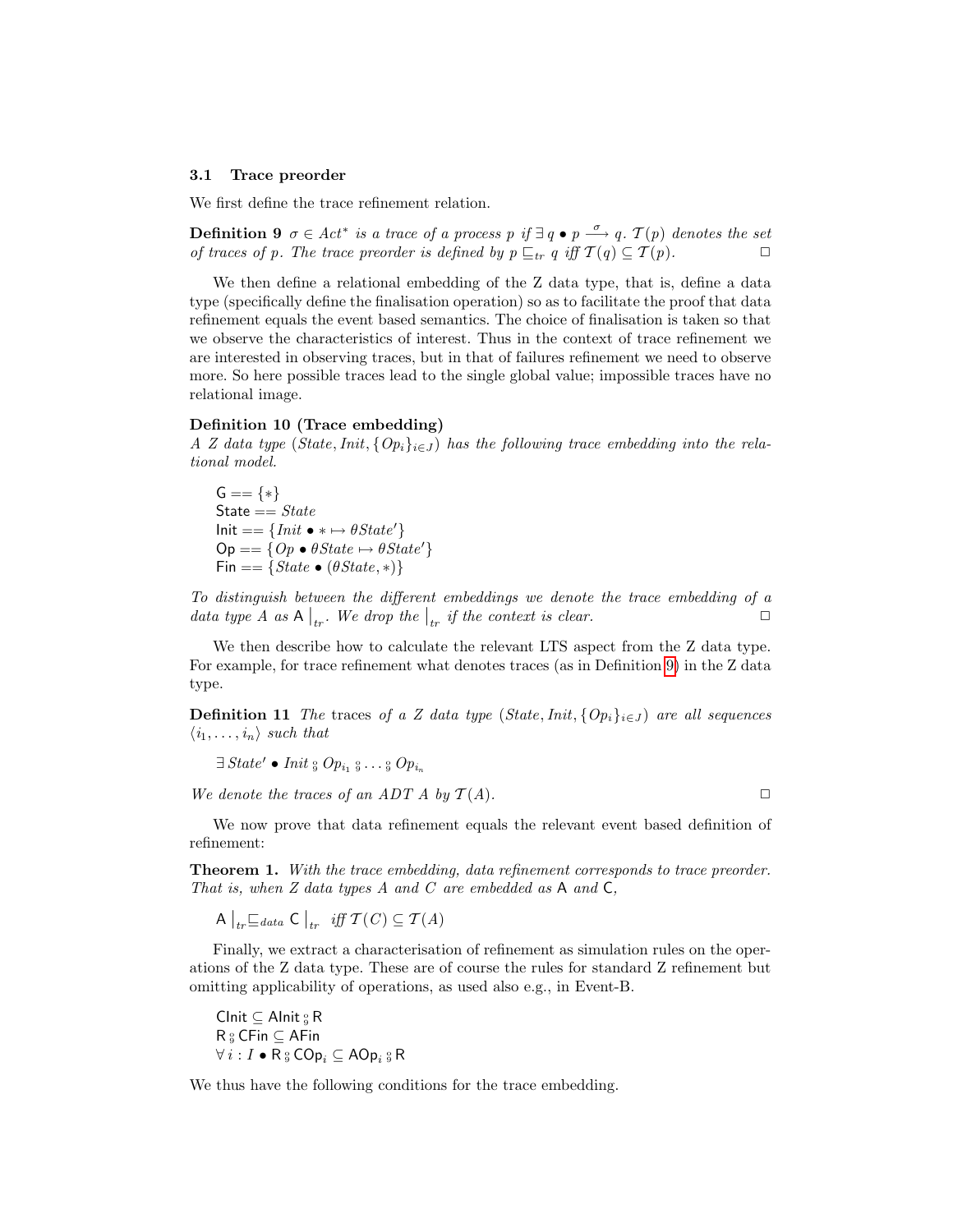### Definition 12 (Trace simulations in Z)

A relation R on AState  $\land$  CState is a trace downward simulation from A to C if

 $\forall \; CState' \bullet \; CInit \Rightarrow \exists \; AState' \bullet \; AInit \wedge R'$  $\forall i \in J \bullet \forall \textit{AState}; \textit{CState'} \bullet R \land \textit{COp}_i \Rightarrow \exists \textit{AState'} \bullet R' \land \textit{AOp}_i$ 

The relation T on AState  $\wedge$  CState is a trace upward simulation from A to C if it is total on CState and

 $\forall$  AState'; CState' • CInit  $\land$  T'  $\Rightarrow$  AInit  $\forall i: J \bullet \forall \mathit{AState'}; \mathit{CState} \in \mathit{CStep}_i \land T' \Rightarrow (\exists \mathit{AState} \bullet \mathit{T} \land \mathit{AOp}_i) \qquad \Box$ 

# <span id="page-5-0"></span>4 Timed models

We now add in the consideration of time into our framework. We adapt our definitions of data type, refinement and simulations given above for the untimed case, and again consider different refinement relations based upon differing semantics.

### 4.1 A timed relational model

We do not consider internal or silent actions, as their consideration complicates some of the timing based issues and these are discussed below. The model we define is essentially that of timed automaton [\[13\]](#page-14-8), and we make the following assumptions:

- We use a continuous time domain  $\mathbb{R}^+$ , although we could parameterize the theory by a time domain  $\mathcal T$ .
- We have a single global clock.
- We impose no constraints about Zeno behaviour or its absence.
- We have no internal events.
- We have no timelocks, time can always progress.
- Time additivity: If time can advance by a particular amount  $d$  in two steps, then it can also advance by d in a single step. This corresponds to the axiom  $S1$  in [\[13\]](#page-14-8).
- $-$  Time interpolation: which is the converse of time additivity, that is, for any time progression there is an intermediate state at any instant during that progression. This corresponds to the axiom S2 in [\[13\]](#page-14-8).

Additional constraints can be placed as is done in many models. For example, constancy of offers [\[23\]](#page-14-9) states that the progression of time does not introduce any new events as possibilities, nor allows the withdrawal of any offers. Another axiom which is commonly included is that of *time determinism*, that is, that if time evolves but no internal or other visible action takes place then the new state is uniquely determined.

Our relational model will then be constructed with the following in mind:

- We assume the specifications contain a reserved variable t (of type  $\mathbb{R}^+$ ) representing the current time which is part of the local state State, which also serves as the relational local state State.
- $-$  Atomic operations can refer to t but not change it, that is, they are instantaneous.
- The time passing operation  $Op_\tau$  advances t by  $\tau$  as well as possibly having other effects.
- $-$  A variable t representing time is also added to the global state G. Since time can always progress, these time passing operations are total.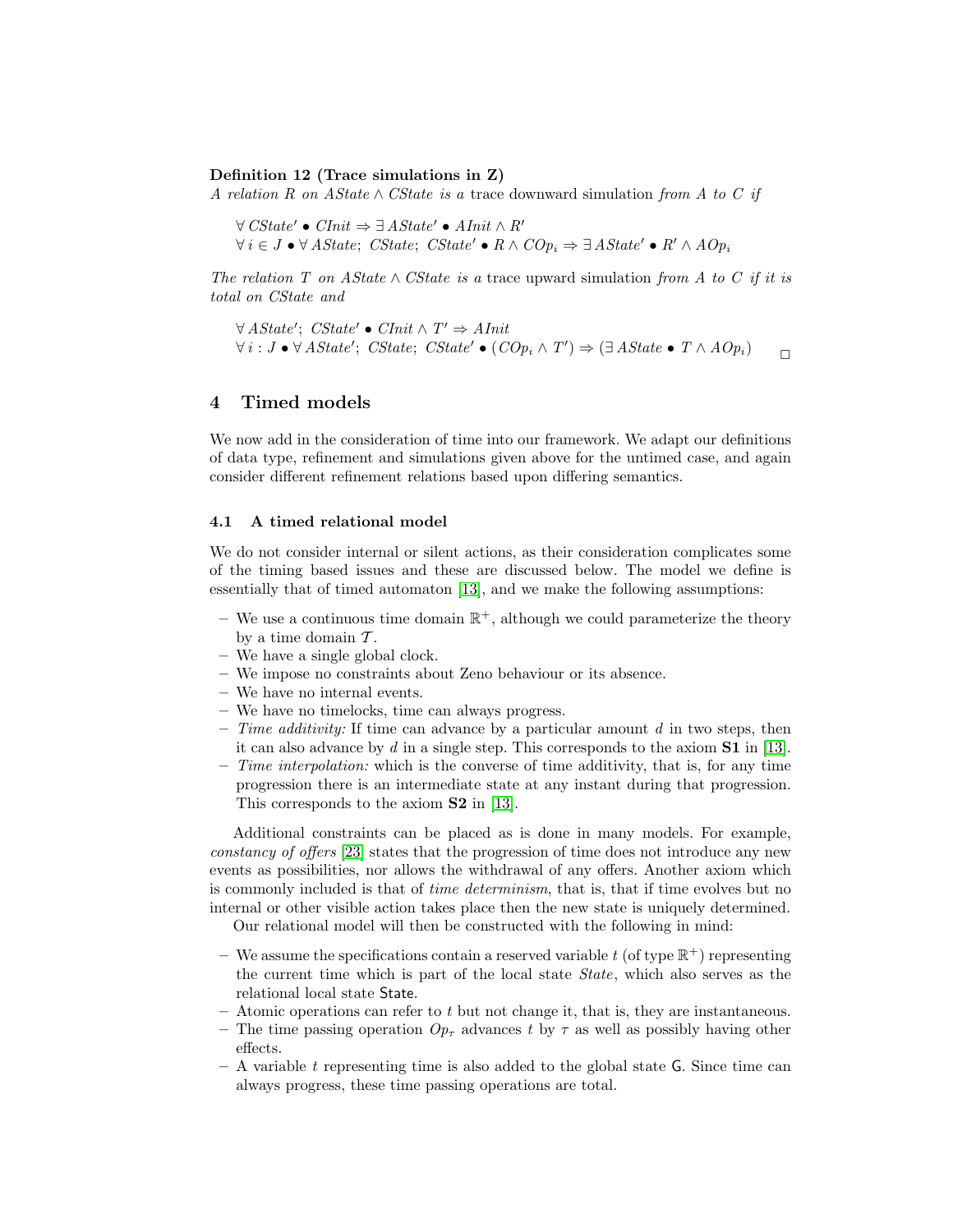- The finalisation Fin maps t in State to t in G, that is, it makes time visible at the end of a computation.
- Programs are then, as before, finite sequences of time passing or atomic operations.

With this construction (which is just an embedding of time into our relational model) Definitions [1](#page-1-1) and [2](#page-1-2) define notions of data type and program, and Definitions [3](#page-1-3) and [4](#page-2-0) give us definitions of refinement and simulations for use on the timed relational model. Furthermore, the assumption of a global clock holds for both abstract and concrete systems, and simulation conditions on the given finalisation imply that the retrieve relation has to be the identity as far as time  $t$  is concerned.

#### 4.2 A timed behavioural model

To relate the simulations with differing refinement preorders we need a timed semantics such as provided by timed automaton, e.g., [\[13\]](#page-14-8), or the semantics for a timed process algebra, e.g., [\[20](#page-14-10)[,23\]](#page-14-9). To do so we will augment our LTSs with visible time passing actions, and will not make a fundamental distinction between a transition due to time and one due to another atomic action as is done in some process algebraic semantics (i.e., we do not have two types of transitions). Similarly we do not, at this stage, make a distinction between visible time actions and other external actions as is done in, say, [\[23\]](#page-14-9) (i.e., we do not have two types of actions or events), c.f. pp3 of [\[13\]](#page-14-8).

*Example [1](#page-6-0).* The automaton A in Figure 1 represents a system that places no timing constraints on the sequential ordering of the events  $a$  then  $b$  then  $stop$ . In this, and subsequent figures, we denote arbitrary time passing by the transition  $\stackrel{d}{\longrightarrow}$ .

In Figure [1](#page-6-0)  $B$  adapts the above to introduce a specific time delay of at least 1 time units (assumed here to be secs) between  $a$  and  $b$ . This system corresponds to the timed CSP behaviour of  $a \stackrel{1}{\rightarrow} b \rightarrow stop$ . A timeout can be modelled by allowing a state-change



<span id="page-6-0"></span>Fig. 1. Simple timed specifications

to occur at a certain point in time. Figure [2](#page-7-0) corresponds to the timed CSP expression  $(a \rightarrow stop) \overset{10}{\triangleright} (c \rightarrow stop)$ . Note that in the presence of the requirement of constancy of offers it would be necessary to use an internal event to model the timeout at 10 secs; without such a requirement we can use a transition of 0 secs which represents a state change at that moment in time.  $\Box$ 

Timed traces, which consist of a trace of action-time pairs (the time component recording the time of occurrence of the action), are often used as the representation of visible executions in a timed model (e.g., as in [\[13](#page-14-8)[,20](#page-14-10)[,23\]](#page-14-9)). However, in order that we can reuse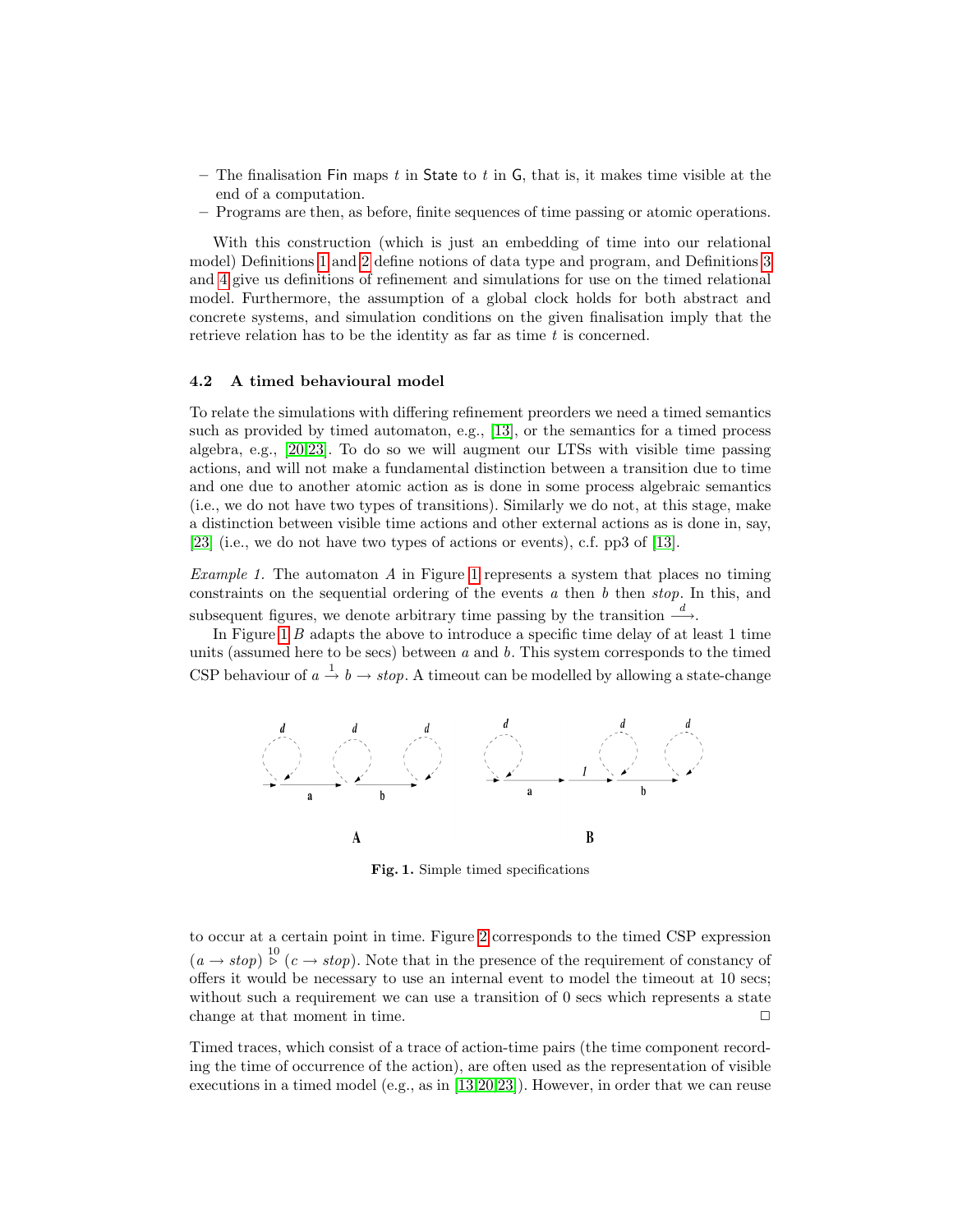results from Section [3](#page-3-0) we take timed traces to be simply traces over the visible actions, which here includes time and other atomic actions. Thus a timed trace here will be of the form  $\langle t_1, a_1, t_2, a_2, \ldots \rangle$ , where the strict alternation can be assumed without loss of generality. In[\[13\]](#page-14-8) a mapping is defined between the set of traces given as action-time pairs and those consisting of traces over time and other atomic actions, thus there is no loss of generality in our assumption of the form of timed traces.



<span id="page-7-0"></span>Fig. 2. A timeout

*Example 2.* The timed traces of A in Figure [1](#page-6-0) include  $\langle 4, a, 6, 2, b \rangle$  and  $\langle 0, 1, a, b, 4 \rangle$ , those of B include  $\langle 4, a, 1, b \rangle$ ,  $\langle 3, a, 1, b, 7 \rangle$  etc. The relational model of B can be written as, where  $t_a$  is the time of occurrence of the action  $a$ :

 $G==\mathbb{R}^+$  $State == [t : \mathbb{R}; x : \{0, 1, 2\}; t_a : \mathbb{R}]$  $Init == \{ t_0 : \mathbb{R}^+ \bullet t_0 \mapsto \langle \langle t = t_0, x = 0, t_a = 0 \rangle \}$  $Op_{\tau} = [\triangle State \mid x' = x \wedge t'_a = t_a \wedge t' = t + \tau]$  $a == [\triangle State \mid x = 0 \land x' = 1 \land t'_a = t \land t' = t]$  $b == [\triangle State \mid x = 1 \land x' = 2 \land t \ge t_a + 1 \land t' = t]$  $Fin == \lambda s : State \bullet s.t$ 

<span id="page-7-1"></span>Timed trace preorder We now consider the first preorder: the timed trace preorder.

**Definition 13** Let Act be the atomic (non-time passing) actions, and t–Act = Act ∪  $\{Op_\tau \mid \tau \in \mathbb{R}^+\}$ . Let us denote the set of timed traces of p by  $\mathcal{T}_t(p) \subseteq (t - Act)^*$ . The timed trace preorder,  $\sqsubseteq_{t-tr}$ , is defined by  $p \sqsubseteq_{t-tr} q$  iff  $\mathcal{T}_t(q) \subseteq \mathcal{T}_t(p)$ .

*Example 3.* Figure [1](#page-6-0) defines A and B with  $A \subseteq_{t-tr} B$  but  $B \not\subseteq_{t-tr} A$ . However, A and B have the same underlying *untimed* behaviour even though  $A \neq_{t-tr} B$ .

Because of the construction of our timed relational model, and in particular, the consideration of timed actions as visible actions, the embeddings and correspondence given in Definitions [10](#page-4-1) and [11](#page-4-2) and Theorem [1](#page-4-3) carry over directly to the timed case. Thus all that remains to be done is to derive the consequences for the simulation rules.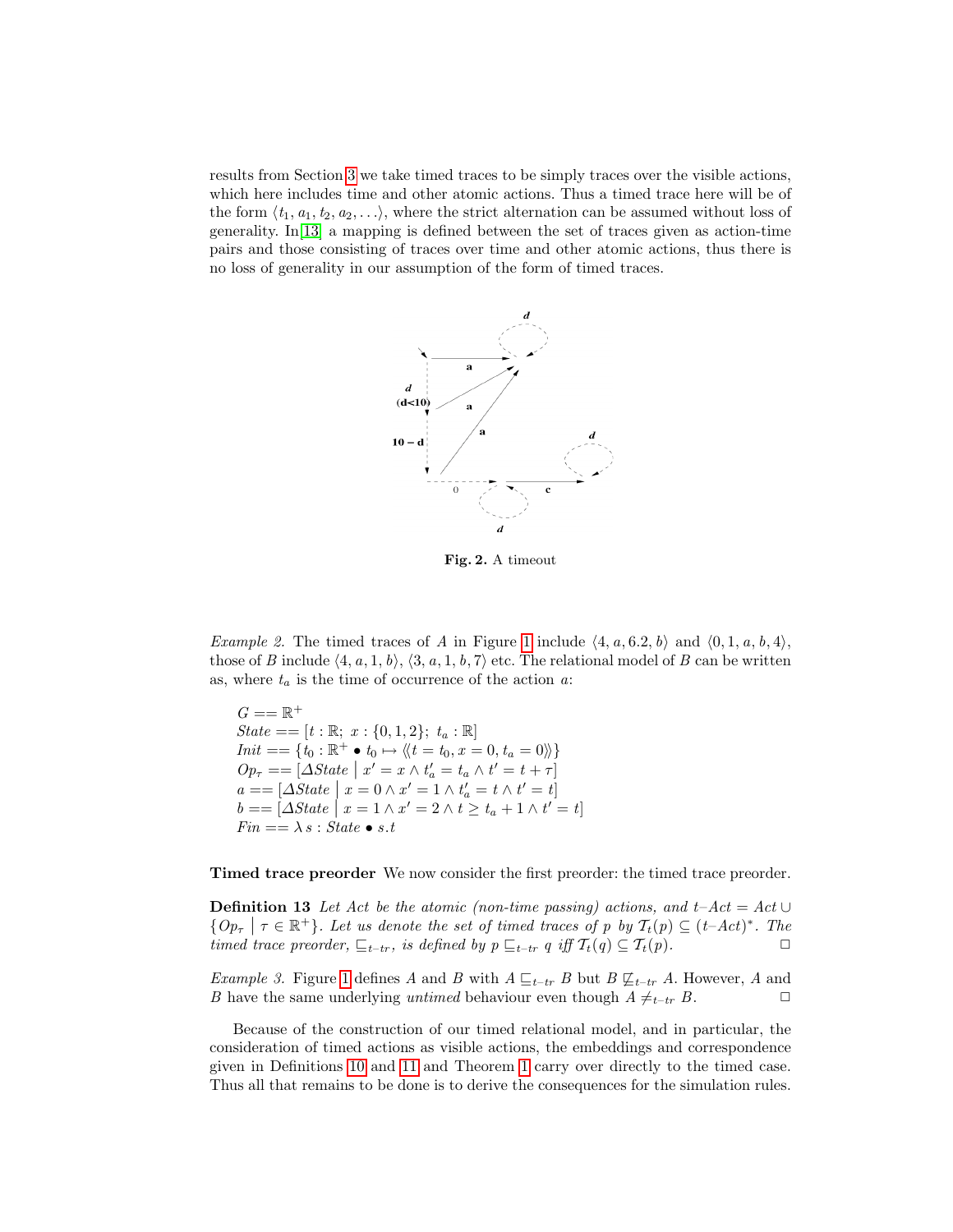In fact, the derivations given in Definition [12](#page-4-4) still hold providedt the quantification  $\forall i : I$  includes quantification over the time passing events. All that remains is thus to articulate the precise consequences of this with regards to time. We consider these in turn.

Initialisation: the consequence here is, since the retrieve relation is the identity on time, the times at initialisation must be the same.

Non-time passing actions: the correctness condition falls apart into two parts: the usual correctness condition as in Definition [12](#page-4-4) for the untimed aspects of the behaviour, with the additional consequence that

 $R \wedge$  pre  $COp_i \Rightarrow$  pre  $AOp_i$ 

where the preconditions include reference to  $t$  – this in particular implies that in linked states, at the same time t,  $COp_i$  can only be enabled if  $AOp_i$  is.

Time passing actions: Since by assumption the time passing actions are total, the correctness condition in the blocking model thus becomes (for a downward simulation):

 $\forall \tau \in \mathbb{R}^+ \bullet \forall A State; CState; CState' \bullet R \wedge COp_{\tau} \Rightarrow \exists A State' \bullet R' \wedge AOp_{\tau}$ 

if the time passing actions do not change the rest of the state space (i.e., we have time determinism), then this is vacuously satisfied.

Example 4. Figure [3](#page-8-0) augments Figure [1](#page-6-0) by the representation of the retrieve relation between the states of the two systems. With this retrieve relation it is easy to see that B is a timed-trace downward simulation of A. However, the reverse implication would not hold since

pre  $AOp_i \Rightarrow$ pre  $BOp_i$ 

fails to hold at the state right after a in B. In a similar fashion the timed automaton



<span id="page-8-0"></span>Fig. 3. A retrieve relation between timed specifications

corresponding to  $P = (a \rightarrow stop)$  and  $Q = (WAIT 2; a \rightarrow stop)$  have the same untimed behaviour and  $P \sqsubseteq_{t-tr} Q$  but  $Q \not\sqsubseteq_{t-tr} P$  since  $\langle 1, a \rangle$  is a timed trace of P but not of  $Q$ .

The above simulations agrees with those presented in [\[13\]](#page-14-8), where Lynch and Vaandrager derive simulations for timed automata in a fashion similar to those presented in [\[12\]](#page-14-11) for untimed automata (see also results in [\[8\]](#page-13-5)). Specifically, they present a notion of timed refinement and the corresponding timed forward simulation and timed backward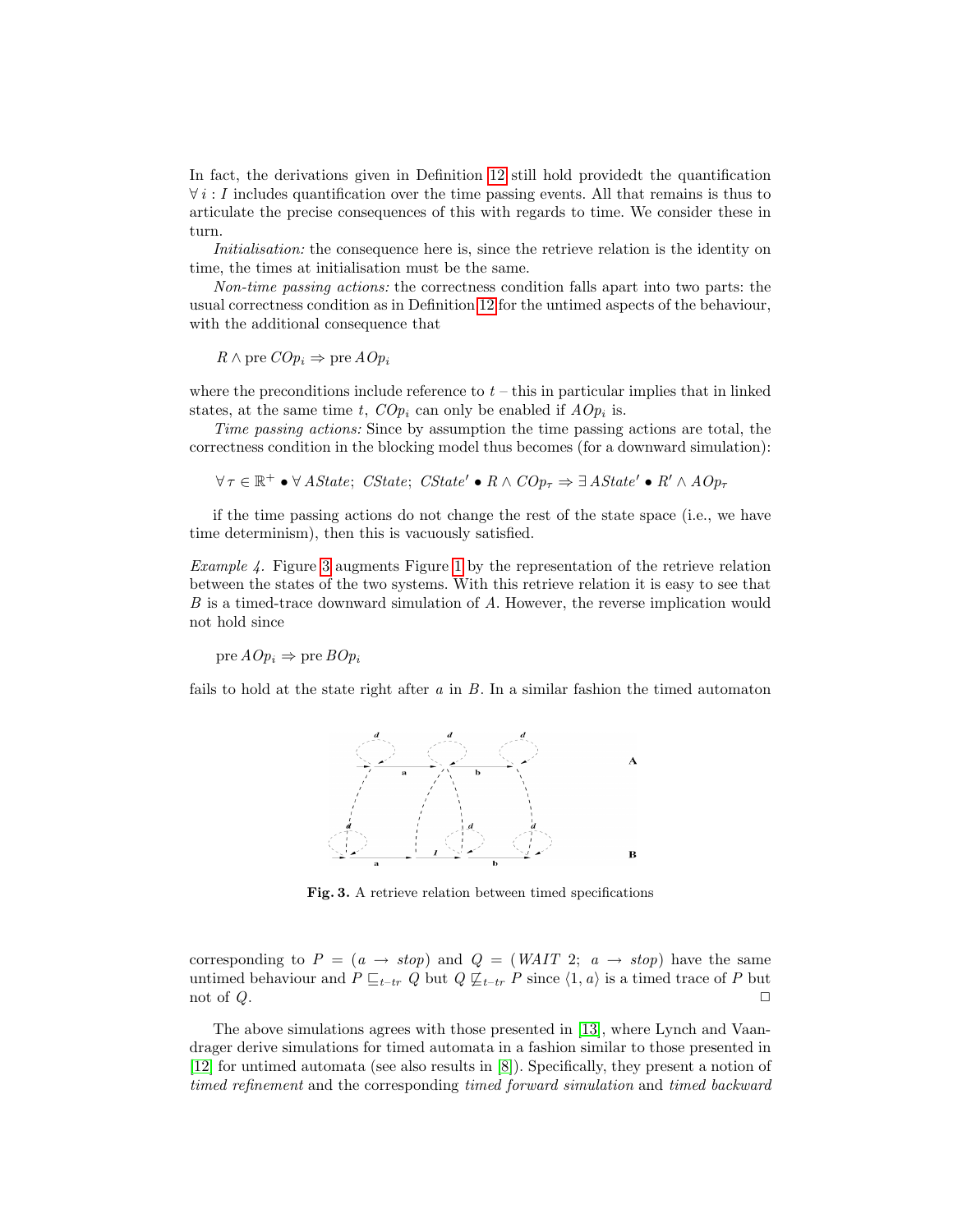simulation. As in the untimed case, their notion of timed refinement corresponds to timed trace preorder, and their timed simulations to those given by the simulations defined here.

Many of the results in [\[13\]](#page-14-8) are derived via their untimed counterpart using the idea of a closure automaton which embeds a timed automaton into one with explicit time passing steps. Definitions and results on the closure automata can be translated directly to definitions and results on the underlying timed automata. In terms of our relational construction, such a closure corresponds to our basic definition since we consider time passing to be visible (in order that our results concerning simulations carry over to the timed case).

Our motivation for considering time passing to be a visible action here, though is twofold. Not only does it allow one to use the results of the preceding sections concerning simulations, but moreover, the view that time passing is indeed visible. Since we are less concerned with the parallel composition of two components in our relational framework, we do not need to stress the component-environment boundary and interface in a way that comes to the fore in, say, a process algebra. Thus we can either consider time to be visible, yet not under the control of the environment or even to be visible and under the control of an environment that will always offer time passing as one of its behaviours.

Completed timed trace preorder In an untimed setting,  $\sigma \in Act^*$  is a completed trace of a process p if  $\exists q \bullet p \stackrel{\sigma}{\longrightarrow} q$  and  $next(q) = \varnothing$ .  $CT(p)$  denotes the set of completed traces of p. The completed trace preorder,  $\mathcal{L}_{ctr}$ , is defined by  $p \mathcal{L}_{ctr} q$  iff  $\mathcal{T}(q) \subseteq \mathcal{T}(p)$  and  $\mathcal{CT}(q) \subseteq \mathcal{CT}(p)$ .

To adapt the notion of the completed trace preorder we need to take completed traces as those that can do no more non-time passing actions (since time can always pass, we'd otherwise have no completed traces). Hence we define:

**Definition 14**  $\sigma$  is a completed timed trace of a process p if  $\exists q \bullet p \stackrel{\sigma}{\longrightarrow} q$  and  $q \stackrel{tr}{\longrightarrow}$ implies  $tr \in \{Op_\tau\}^*$ .  $CT_t(p)$  denotes the set of completed timed traces of p. The completed timed trace preorder,  $\subseteq_{t-ctr}$ , is defined by  $p \subseteq_{t-ctr} q$  iff  $\mathcal{T}_t(q) \subseteq \mathcal{T}_t(p)$  and  $\mathcal{CT}_t(q) \subseteq \mathcal{CT}_t(p).$ 

The basic relational embedding without time uses a global state that has been aug-The basic relational embedding without time uses a global state that has been augmented with an additional element  $\sqrt{ }$ , which denotes that the given trace is complete (i.e., no operation is applicable). Thus it uses the finalisation:

$$
\mathsf{Fin} == \{State \bullet \theta State \mapsto *\} \cup \{State \mid (\forall i : J \bullet \neg \text{pre } Op_i) \bullet \theta State \mapsto \sqrt{}\}
$$

We have to adapt in a similar fashion in the presence of time, in particular, amend the finalisation so that we correctly record our completed timed traces. We thus change the global state to  $\mathbb{R}^+ \times \{*, \sqrt{\}}$  and set

$$
Fin == \{s : State \bullet s \mapsto (s.t, *)\}
$$
  

$$
\cup \{State \mid (\forall i : I; \tau : \mathbb{R}^+ \bullet \neg \text{pre}(Op_{\tau \, \S} Op_i)) \bullet \theta State \mapsto (\theta State.t, \sqrt{\tau})\}
$$

The effect on the downward simulation finalisation condition is that it becomes:

 $\forall$  AState; CState •  $R \wedge \forall i : I; \; l\tau : \mathbb{R}^+ \bullet \neg \text{pre}(COp_{\tau} \circ \text{COp}_i) \Rightarrow$  $\forall i: I; \tau : \mathbb{R}^+ \bullet \neg \mathrm{pre}(AOp_\tau \mathbin{\S} AOp_i)$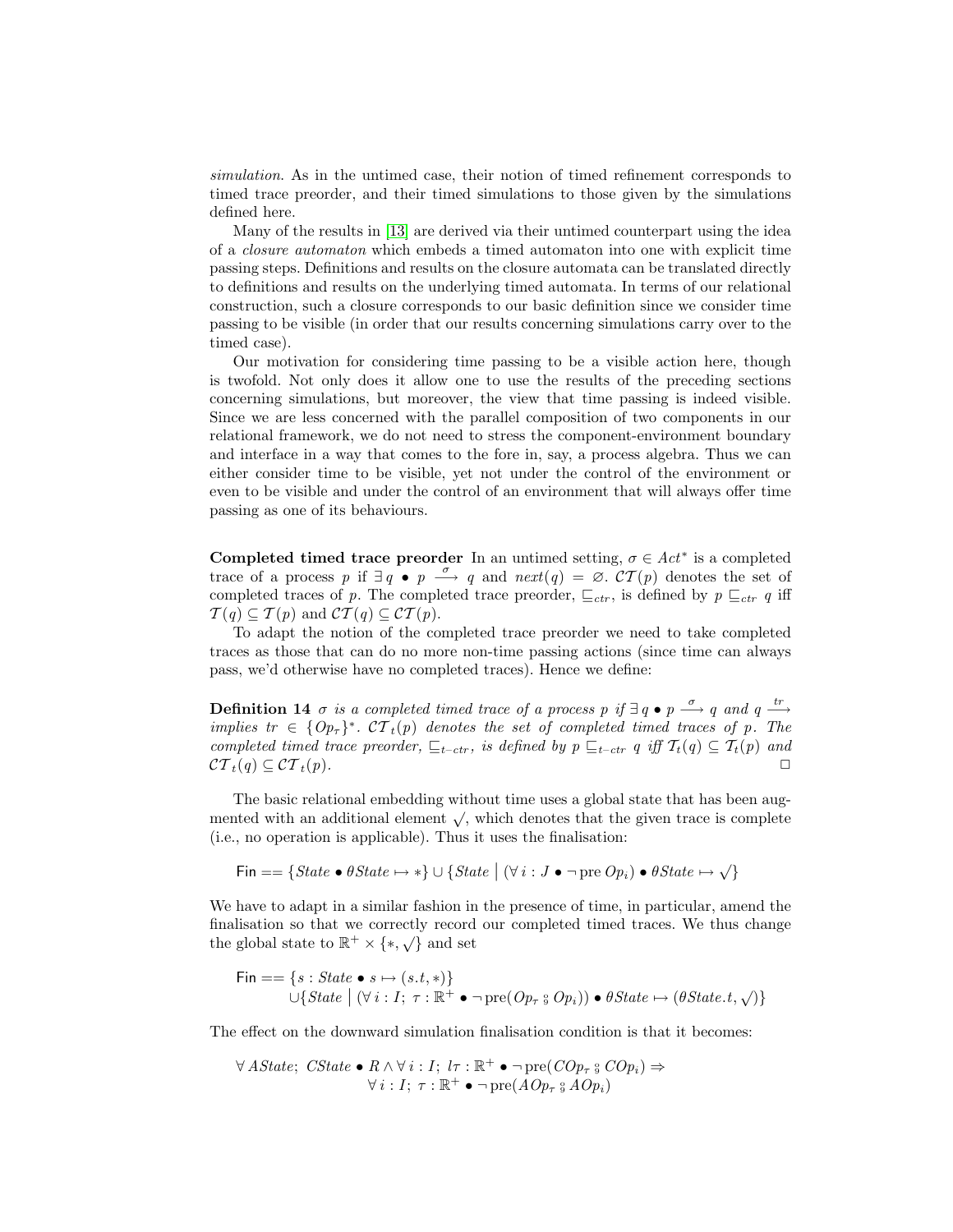For an upward simulation,  $CFin \subseteq T_{\frac{9}{2}}$  AFin becomes

$$
\forall \mathit{CState} \bullet (\forall i : I; \tau : \mathbb{R}^+ \bullet \neg \mathrm{pre}(\mathit{COp}_{\tau \, \hat{\mathsf{S}}} \mathit{COp}_i)) \Rightarrow \exists \mathit{AState} \bullet \mathit{T} \land \forall \, i : I; \mathit{tau} : \mathbb{R}^+ \bullet \neg \mathrm{pre}(\mathit{AOp}_{\tau \, \hat{\mathsf{S}}} \mathit{AOp}_i)
$$

Furthermore, if one makes the additional assumption of constancy of offers, then these reduce to the untimed conditions [\[8\]](#page-13-5), namely:

Downward simulations:  $R_{9}^{\circ}$  CFin  $\subseteq$  AFin is equivalent to

 $\forall$  AState; CState • R  $\land$   $\forall$  i : J • ¬pre COp<sub>i</sub>  $\Rightarrow$   $\forall$  i : J • ¬pre AOp<sub>i</sub>

Upward simulations: CFin  $\subseteq T$   $\circ$  AFin is equivalent to

 $\forall \; CState \bullet \forall \; i : J \bullet \neg \text{pre } COP_i \Rightarrow \exists \; AState \bullet T \land \forall \; i : J \bullet \neg \text{pre } AOp_i$ 

Those conditions, together with the above for non-time passing actions:

 $R \wedge$  pre  $COp_i \Rightarrow$  pre  $AOp_i$ 

then give the required timed simulations for completed timed trace preorder.

<span id="page-10-0"></span>Timed failure preorder Timed traces, as defined above, consist of traces where elements are either atomic or time passing actions. Our timed failures will be timed trace-refusals pairs, where refusals will be sets of actions which can be refused at the end of a trace. We thus use the following definition.

**Definition 15**  $(\sigma, X) \in (t - Act)^* \times \mathbb{P}(Act)$  is a timed failure of a process p if there is a process q such that  $p \stackrel{\sigma}{\longrightarrow} q$ , and  $next(q) \cap X = \varnothing$ .  $\mathcal{F}_t(p)$  denotes the set of timed failures of p. The timed failures preorder,  $\subseteq_{t-f}$ , is defined by  $p \subseteq_{t-f} q$  iff  $\mathcal{F}_t(q) \subseteq \mathcal{F}_t(p)$ .

Example 5. The timed automata corresponding to  $Q = (WAIT 2; a \rightarrow stop)$  is a timed trace refinement, but not a timed failure refinement, of that corresponding to  $P = (a \rightarrow stop)$ . That is,  $P \sqsubseteq_{t-tr} Q$  but  $P \not\sqsubseteq_{t-f} Q$ .

The timed failures of P include  $(\langle d \rangle, \varnothing)$  for any time d,  $(\langle d_1, a, d_2 \rangle, \{a\})$  for any times  $d_1, d_2$ . Those of Q include  $(\langle 1 \rangle, \{a\})$  and  $(\langle d_1, a, d_2 \rangle, \{a\})$  for any  $d_2$  and any  $d_1 \geq 2$ . Thus  $(\langle 1 \rangle, \{a\}) \in \mathcal{F}_t(Q)$  but this is not a failure of P. For the converse since we do not have timed trace refinement we cannot have timed failure refinement, for example,  $(0.5, a) \in \mathcal{F}_t(P)$  but this is not a failure of Q.

Since we have no timelocks, we have defined the timed refusals to be a subset of  $\mathbb{P}(Act)$ . We can adapt the relational embedding in the obvious way, and extracting the simulations we get those of the timed trace preorder (see Section [4.2](#page-7-1) above) plus those due to the finalisation conditions:

Downward simulations:  $R_{9}^{\circ}$  CFin  $\subseteq$  AFin is equivalent to

 $\forall i : I \bullet \forall \mathit{AState}; \mathit{CState} \bullet R \land \text{pre} \mathit{AOp}_i \Rightarrow \text{pre} \mathit{COp}_i$ 

Upward simulations: CFin  $\subseteq T$   $\circ$  AFin is equivalent to

 $\forall \; CState \bullet \exists \; AState \bullet \forall \; i : I \bullet T \land (pre \; AOp_i \Rightarrow pre \; COp_i)$ 

However, note that the quantification over the state includes quantification over  $t$ , the variable representing time.

Example 6. Figure [4](#page-11-1) represents (the principle parts of) a retrieve relation between the states of two systems. With this retrieve relation it is easy to see that  $B$  is a timedfailure downward simulation of  $A$ .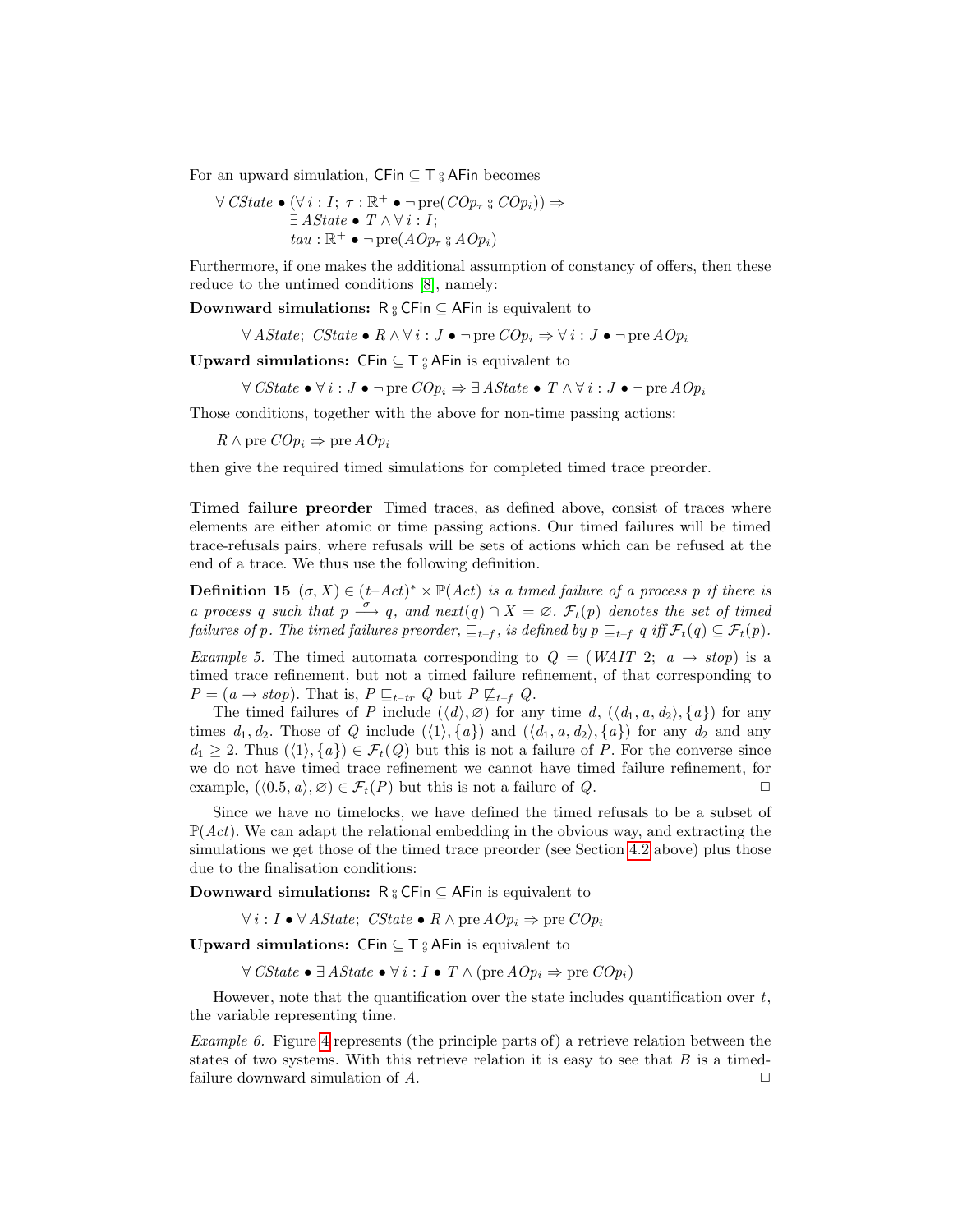

<span id="page-11-1"></span>Fig. 4. A retrieve relation verifying a timed failure refinement

### <span id="page-11-0"></span>5 Discussion

In this paper we have discussed how time might be modelled relationally, and thus derived simulations for relational embeddings of a number of refinement preorders found in timed process algebras. Following the basic methodology defined above one can define further embeddings and preorders. For example, we can define a timed failure trace preorder which considers refusal sets not only at the end of a timed trace, but also between each action in a timed trace, and adapting the appropriate definitions is straightforward.

The timed failure preorder defined above determines the refusals at the end of a trace, in a fashion similar to the definition of refusal sets for an untimed automata or the failures preorder in CSP. This is in contrast to a number of failures models given for timed CSP, where refusals are determined throughout the trace rather than simply at the end. Thus these models are closer to a timed failure trace semantics as opposed to a timed failure semantics. The need to do this arises largely due to the treatment of internal events and, specifically, their urgency due to maximal progress under hiding.

There are a number of variants of these models, perhaps reflecting the fact that the presence of time has some subtle interactions with the underlying process algebra. They include the infinite timed failures model discussed in [\[23,](#page-14-9)[15\]](#page-14-12), which as the name suggests includes infinite traces in its semantics, as well as the timed failures-stability model of Reed and Roscoe [\[20\]](#page-14-10). A number of different models are developed in [\[18](#page-14-13)[,19,](#page-14-14)[20\]](#page-14-10), and a hierarchy described in [\[17\]](#page-14-15).

The common aspect of these models is that refusals are recorded throughout the trace rather than just at the end. Thus, for example, considering  $P$ ,  $Q$  and  $R$  defined by:

$$
P = a \rightarrow stop \quad Q = b \rightarrow stop \quad R = c \rightarrow stop
$$

In untimed CSP we have

$$
P \sqcap (Q \sqcap R) = (P \sqcap Q) \sqcap (P \sqcap R)
$$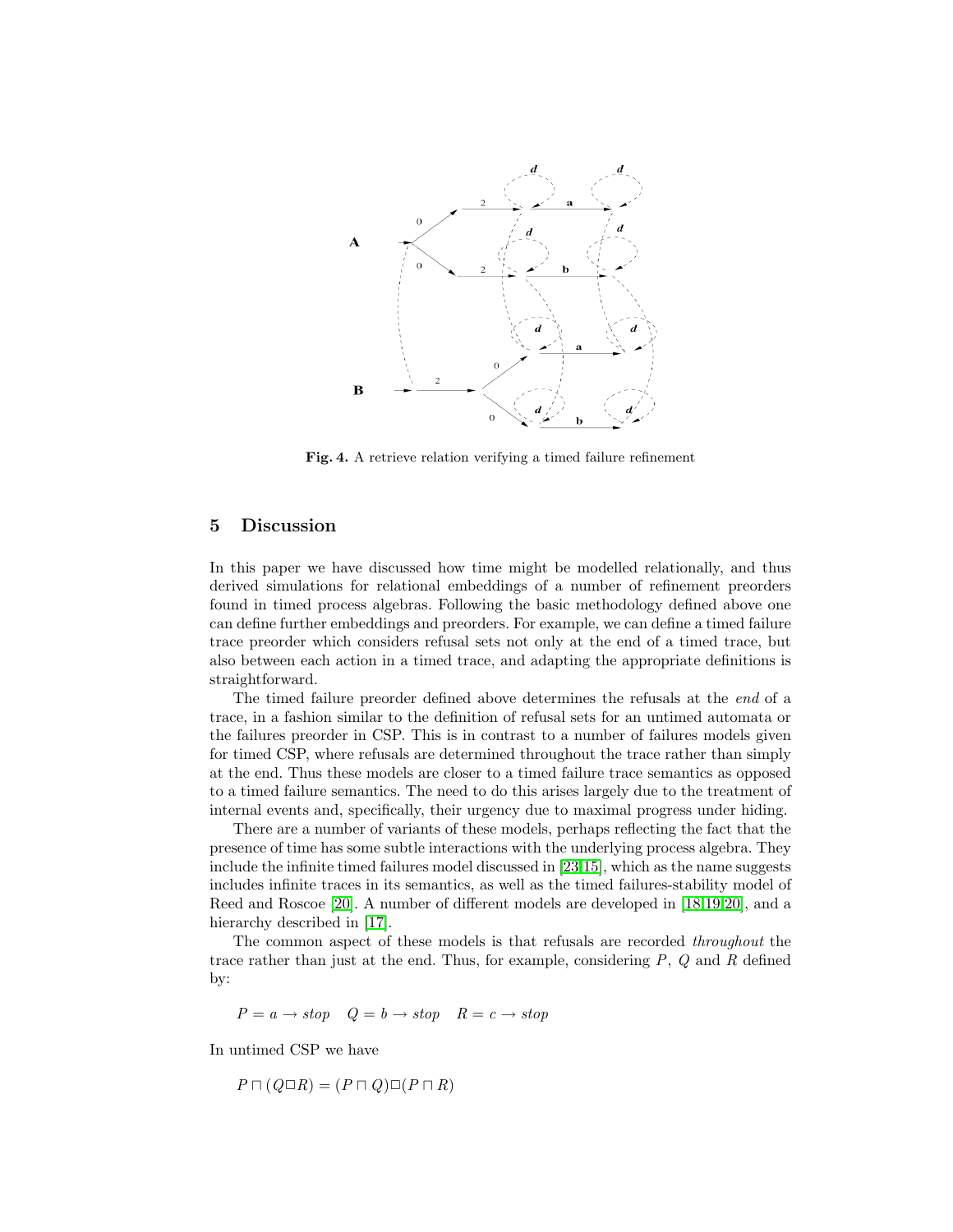Furthermore, in a timed setting using the timed failure preorder defined in Section [4.2](#page-10-0) this equivalence still holds. For example, the timed failures of both sides of this equivalence include  $(\langle 1, b \rangle, \{a, b, c\})$ , reflecting an execution where 1 time unit passes followed by the occurrence of  $b$ , and afterwards all events are refused. However, if refusals are recorded throughout the trace, then these for the RHS include  $(\langle 1, b \rangle, [0, 1] \times \{c\})$ , whereas those of the process on the LHS do not - this refusal representing an execution where c was refused over the time interval  $[0, 1)$  and b occurred at time 1.

Indeed, using the timed failure preorder defined in Section [4.2,](#page-10-0) the above law of untimed CSP still remains valid, but this does not hold in any of the timed failuresstability models nor the infinite timed failures model [\[23,](#page-14-9)[15\]](#page-14-12). The infinite timed failures model of Schneider et al [\[23](#page-14-9)[,15\]](#page-14-12) differs in two respects from the model in Section [4.2,](#page-10-0) namely the inclusion of infinite traces and the refusal information throughout the trace. The inclusion of infinite traces means that a better treatment can be given to divergence. Specifically, in a timed analysis a more precise treatment of an infinite sequence of internal events can be given, since an such an infinite sequence of internal events can now be classified as either: a timed divergence if they all occur at one instant in time; a Zeno divergence if they approach some finite time; or as a well-timed sequence if they take for ever for the whole sequence to occur [\[23\]](#page-14-9). Further, in timed CSP the first two possibilities are excluded from their notion of a well-timed process, thus nothing in timed CSP requires a treatment of divergence in the way that is necessary in untimed CSP.

The understanding of a failure  $(tr, X)$  in the infinite timed failures model is that after the trace tr the execution will eventually reach a point after which all events can be refused for the remainder of the execution. Even without consideration of refusals throughout the trace, this differs slightly from the model in Section [4.2,](#page-10-0) because there our traces observed the passing of time, and we do not need to say that the execution will eventually reach a point ..., since the quantification of 'eventually' is part of our timed traces. This model thus embeds the notion of constancy of offers since it requires that it will be possible to associate a timed refusal set of the form  $[t,\infty) \times X$  with the execution. This restriction is not present in the model of Section [4.2](#page-10-0) allowing time to change the events on offer.

It is argued in [\[23\]](#page-14-9) that the inclusion of infinite traces in a timed failures model provides a more uniform treatment of unstable processes in the context of relating untimed and timed models of CSP, and indeed it allows a refinement theory (called timewise refinement [\[21,](#page-14-16)[22\]](#page-14-17)) to formally link the two models.

The alternative approaches use stability values, which denote the time by which any internal activity (including time) following the end of a trace must have ceased. Thus, the timed failures-stability model of Reed and Roscoe consists of triples  $(tr, X, \alpha)$ , where  $\alpha$  is the stability. The use of stability can be seen in the following three processes:

$$
P = a \rightarrow stop
$$
  $Q = b \stackrel{3}{\rightarrow} stop$   $R = c \rightarrow loop$  where  $loop = wait1$ ;  $loop$ 

Here  $\stackrel{3}{\rightarrow}$  denotes a delay of 3 time units before control passing to the subsequent process, and wait 1 delays 1 time unit before terminating successfully. Then (see [\[23\]](#page-14-9)) these three processes have identical timed failures but can be distinguished by different stability values. For example, P has  $(\langle (1, a) \rangle, [0, 3) \times \{b\}, 1)$  as a behaviour, whereas Q has  $(\langle (1, a) \rangle, [0, 3) \times \{b\}, 4)$  and R  $(\langle (1, a) \rangle, [0, 3) \times \{b\}, \infty)$ . Further details of stability values and how they are calculated are given in [\[20\]](#page-14-10).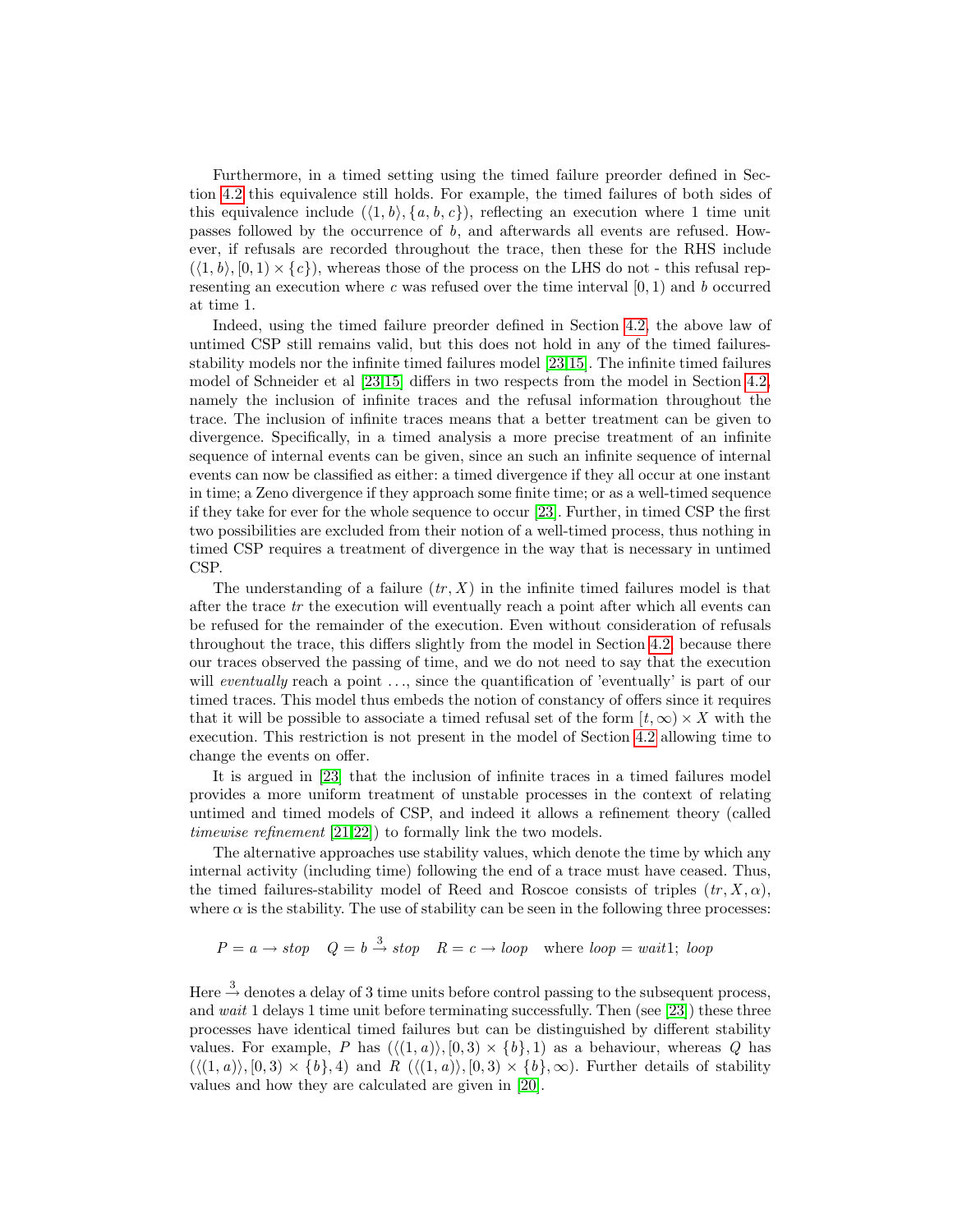The need for refusals to be recorded during a trace in the above models arises from the urgency of internal events upon hiding in timed CSP. That arises ultimately from the consideration of the system/environment interface and the subsequent notion of maximal progress: that events occur when all participants are willing to engage in it. In the case of internal events, since the environment does not participate in them, they must occur when they become available. Now when an internal event occurs due to hiding, for example, as in the CSP process  $P = (a \rightarrow stop) \setminus \{a\}$ , the maximal progress condition implies such an internal event is *urgent*, that is, it occurs at the instance it becomes enabled.

One consequence of this urgency is that it forces negative premises in the transition rules for the hiding operator in timed CSP, specifically, time can only pass in  $P \setminus A$  if no event from A is enabled in P.

This urgency also means we need more refusal information in order to maintain a compositional semantics. Reed and Roscoe give a number of examples of why hiding, urgency and a compositional semantics needs refusal information throughout the trace. One such example is the process  $((a \rightarrow stop) \sqcap (wait 1; b \rightarrow stop)) \setminus \{a\}$ . The urgency of the internal event upon hiding  $a$  means the non-deterministic choice is resolved in favour of  $a \rightarrow stop$  and thus b cannot occur in a trace of this process. However,  $\langle (1, b) \rangle$ is a trace of the process before hiding, meaning that more information is needed to regain compositionality. Further examples and discussion are given in [\[20\]](#page-14-10).

However, in the context in which we began this discussion, namely a timed automata model, these issues are less relevant. Specifically, although a timed automata model can have internal events, a hiding operator is not defined, and therefore internal events do not have to be urgent. Furthermore, not all process algebraic models include urgency or maximal progress (see discussion in [\[16\]](#page-14-18)). Additionally, one could argue that the urgency of internal events upon hiding is not entirely consistent with the informal semantics of untimed CSP. In particular, in untimed CSP the emphasis is on hidden events eventually occurring instantly: "a process exercises complete control over its internal events. ... [they] should not be delayed indefinitely once they are enabled" [\[23\]](#page-14-9).

# References

- <span id="page-13-7"></span>1. J. A. Bergstra, A. Ponse, and Scott A. Smolka, editors. Handbook of Process Algebra. Elsevier Science Inc., New York, NY, USA, 2001.
- <span id="page-13-4"></span>2. E.A. Boiten and J. Derrick. Modelling divergence in relational concurrent refinement. In M. Leuschel and H. Wehrheim, editors, IFM 2009: Integrated Formal Methods, volume 5423 of LNCS, pages 183–199. Springer Verlag, February 2009.
- <span id="page-13-2"></span>3. E.A. Boiten, J. Derrick, and G. Schellhorn. Relational concurrent refinement II: Internal operations and outputs. Formal Aspects of Computing, 21(1-2):65–102, 2009.
- <span id="page-13-0"></span>4. W.-P. de Roever and K. Engelhardt. Data Refinement: Model-Oriented Proof Methods and their Comparison. CUP, 1998.
- <span id="page-13-6"></span>5. J. Derrick and E. A. Boiten. Refinement in Z and Object-Z. Springer-Verlag, 2001.
- <span id="page-13-1"></span>6. J. Derrick and E.A. Boiten. Relational concurrent refinement. Formal Aspects of Computing, 15(1):182–214, November 2003.
- <span id="page-13-3"></span>7. J. Derrick and E.A. Boiten. More relational refinement: traces and partial relations. Electronic Notes in Theoretical Computer Science, 214:255–276, May 2008. Proceedings of REFINE 2008 (Turku, May 2008).
- <span id="page-13-5"></span>8. J. Derrick and E.A. Boiten. Relational concurrent refinement: Automata. Electronic Notes in Theoretical Computer Science, 259:21–34, December 2009. Proceedings of the